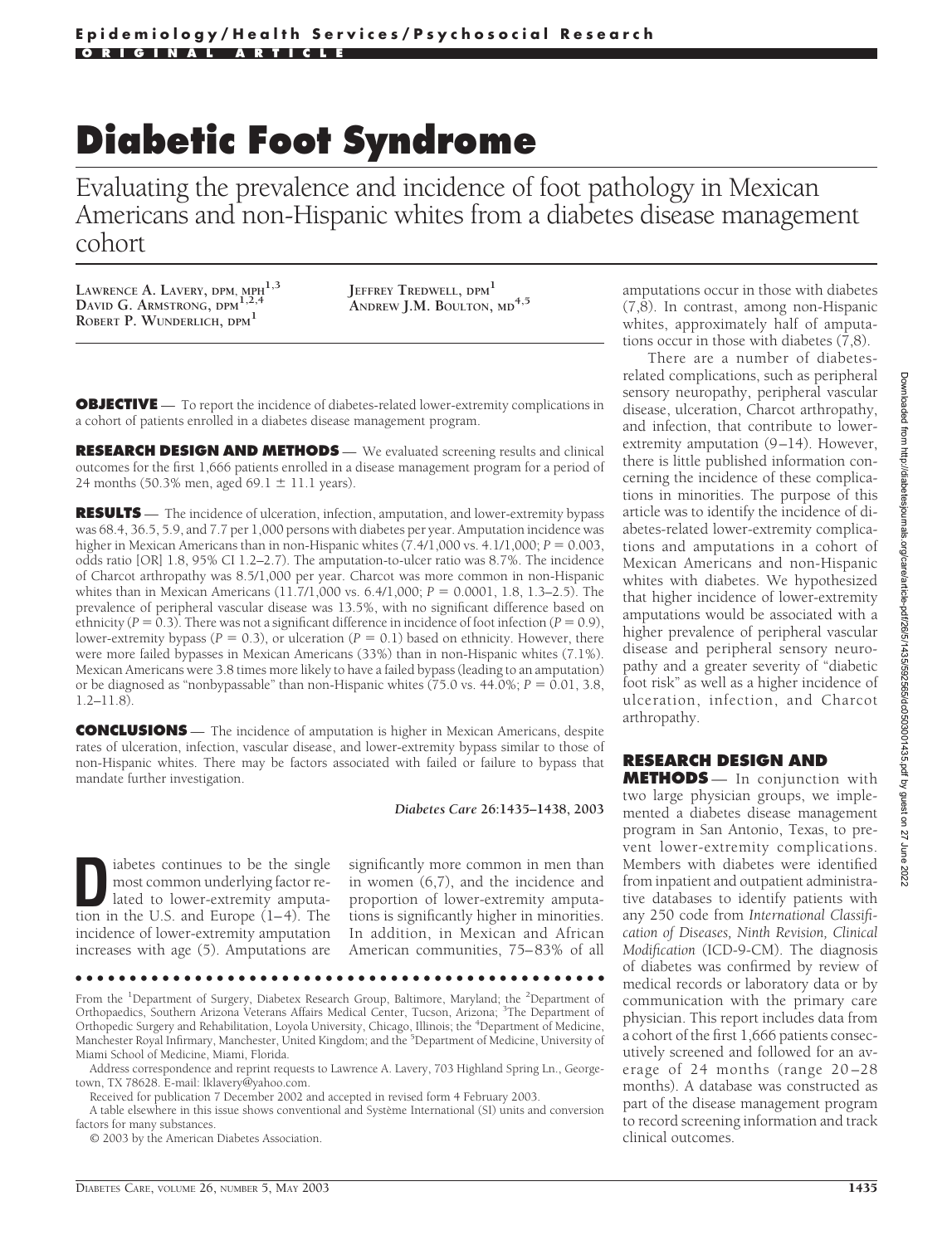## **Table 1—***Population descriptive characteristics*

|                                            | Total           | Non-Hispanic<br>white | Mexican<br>Americans | Other           |
|--------------------------------------------|-----------------|-----------------------|----------------------|-----------------|
| n                                          | 1,666           | 733                   | 866                  | 67              |
| Age (years)                                | $69.1 \pm 11.1$ | $70.6 \pm 10.5$       | $67.9 \pm 11.3$      | $67.5 \pm 13.2$ |
| Male $(\%)$                                | 50.3            | 55.2                  | 53.1                 | 60.9            |
| Weight (kg)                                | $83.8 \pm 19.7$ | $85.8 \pm 19.9$       | $81.7 \pm 19.1$      | $89.9 \pm 22.5$ |
| Duration of diabetes (years)               | $11.2 \pm 9.5$  | $10.3 \pm 9.7$        | $11.7 \pm 9.2$       | $13.1 \pm 11.7$ |
| Peak plantar pressure (N/cm <sup>2</sup> ) | $86.6 \pm 27.4$ | $89.9 \pm 27.5$       | $84.0 \pm 26.7$      | $84.2 \pm 31.4$ |
| One or more foot deformities (%)           | 63.1            | 62.2                  | 63.1                 | 73.4            |
| History of ulceration (%)                  | 7.3             | 7.1                   | 7.5                  | 6.0             |
| History of amputation $(\%)$               | 3.5             | 2.2                   | 4.6                  | 3.0             |
| History of lower-extremity bypass (%)      | 2.3             | 2.5                   | 2.0                  | 4.5             |

Data are means  $\pm$  SE.

The screening process involved review of the patient's medical history and a lower-extremity physical examination. Using previously published methods (3), a staff podiatrist examined each patient to identify lower-extremity complications and risk factors, such as history of lowerextremity pathology (previous foot ulceration and amputation), peripheral sensory neuropathy, peripheral vascular disease, foot deformities, and abnormal foot pressures. Peripheral neuropathy was evaluated with a 10-g Semmes-Weinstein monofilament (Touch-Test Sensory Evaluator; North Coast Medical, Morgan Hill, CA) and vibration perception threshold testing (VPT Tester; Salix Medical, San Antonio, TX) using methods previously described by Armstrong et al. (15). Neuropathy with loss of protective sensation was based on either a vibration perception threshold level  $>25$  volts or the inability to accurately detect the Semmes-Weinstein monofilament. Lowerextremity vascular disease was defined as a nonpalpable foot pulse (dorsalis pedis or posterior tibial arterial pulse) and ankle brachial index  $< 0.80$  in either foot.

The staff podiatrist evaluated patients for the presence of structural and functional foot deformity such as hallux valgus, hammer toes or claw toes, hallux rigidus (dorsiflexion of the first metatarsophalangeal joint <50 degrees), and ankle equinus (dorsiflexion  $\leq 0$  degrees) (14,16–19). We assessed foot pressures with a force-plate (EMED; Novell, Minneapolis, MN). Foot pressures were identified using a two-step method according to previously described criteria (20–22).

Based on the results from screening, we stratified patients into risk groups for either yearly rescreening or preventive care. We used the International Diabetic Foot Classification System to facilitate risk group assignment (23–25). Low-risk patients (foot risk category 0) were rescreened annually. High-risk patients were defined as risk groups 1, 2, or 3 (Table 2). Patients in these risk groups were seen at least every 12 weeks for foot care and evaluation, fitted by a certified pedorthist for shoes and insoles, scheduled for group diabetes education, and provided referrals to subspecialists as needed.

Two staff podiatrists evaluated and treated foot complications. Foot infections were based on the presence of clinical signs of cellulitis, purulence, exposed bone, or bone biopsy when appropriate

(26–28). Foot ulcers were defined as fullthickness wounds involving the lower extremity (29 –31). Charcot arthropathy was defined as lower-extremity fracture or dislocation in the presence of sensory neuropathy with loss of protective sensation.

We used a normal test (*z* statistic) to compare incidence rates and a Mantel-Haenszel  $\chi^2$  test to compare differences in the proportion of lower-extremity complications associated with diabetes between racial/ethnic groups. To calculate a 95% CI for the relative risk, we used the formula described by Miettinen (32). We used a  $\chi^2$  test for trend to compare the severity of lower-extremity risk based on the international risk classification system among Mexican Americans and non-Hispanic whites (33).

**RESULTS** — Patient demographics and severity of diabetic foot risk using the Diabetic Foot Risk Classification at the time of screening are presented in Tables 1 and 2. There was no significant difference in the severity of diabetic foot risk among Mexican Americans and non-Hispanic whites when we compared the proportion of patients according to the

| Table 2-International consensus on the diabetic foot: Diabetic Foot Risk Classification |  |  |  |
|-----------------------------------------------------------------------------------------|--|--|--|
|                                                                                         |  |  |  |

| Category | Risk factors                                  | Total | Non-Hispanic<br>white | Mexican<br>American | Other |
|----------|-----------------------------------------------|-------|-----------------------|---------------------|-------|
|          | No sensory neuropathy                         | 58.6  | 57.8                  | 59.1                | 62.5  |
|          | Sensory neuropathy, no foot deformity, no PVD | 5.9   | 7.0                   | 5.3                 | 3.0   |
|          | Sensory neuropathy and foot deformity or PVD  | 24.7  | 25.9                  | 23.5                | 25.5  |
|          | Previous ulcer or amputations                 | 10.8  | Q 3                   |                     | 9.0   |

The prevalence of foot pathology and severity of "diabetic foot risk" using the Diabetic Foot Risk Classification at the time of screening. The prevalence of persons in each risk group was not different based on race  $(P = 0.17, P = 0.69, P = 0.47, P = 0.34$  for categories 0, 1, 2, and 3, respectively).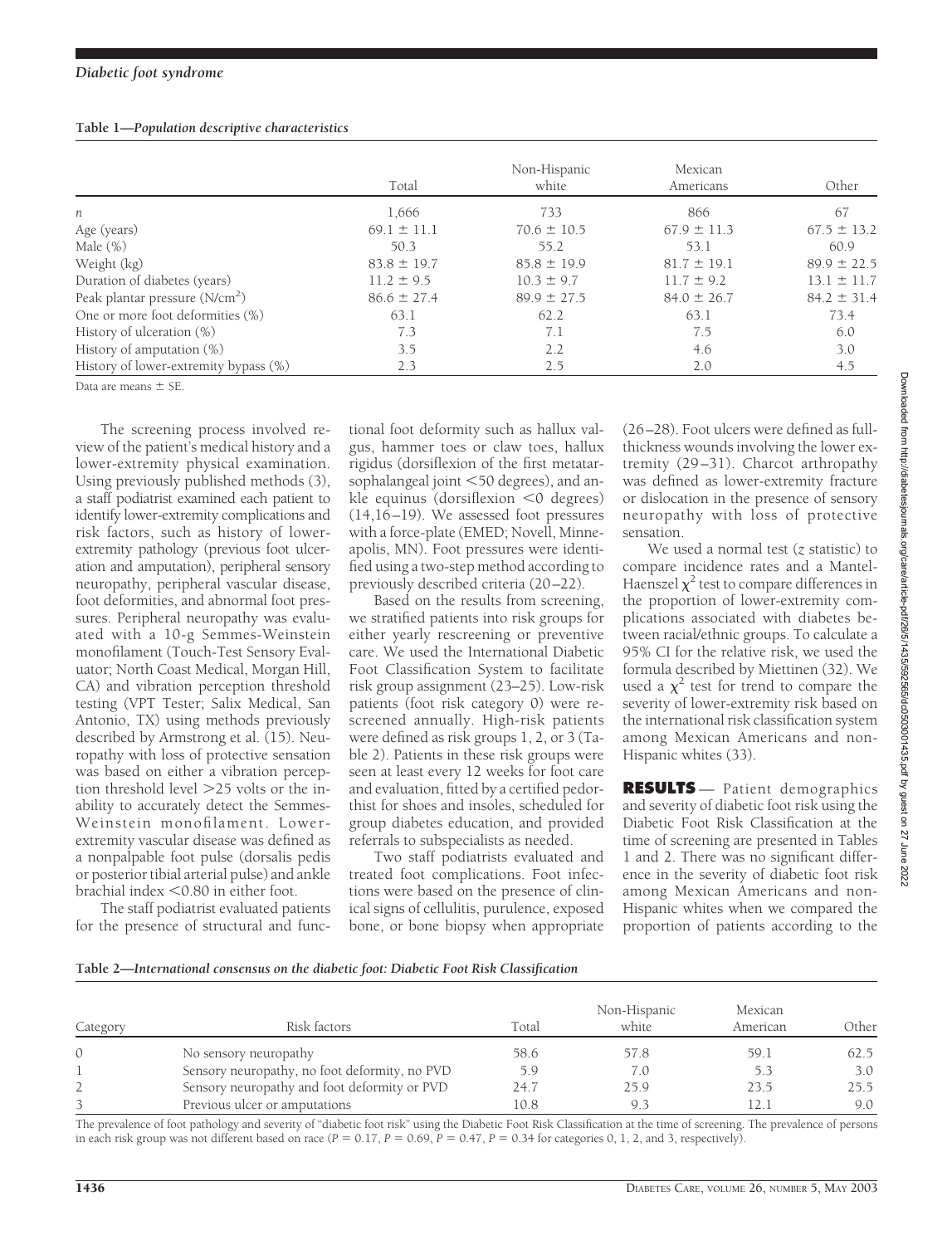| Table 3-Lower extremity complications and clinical outcomes |
|-------------------------------------------------------------|
|-------------------------------------------------------------|

|                                                              | Total | Non-Hispanic white | Mexican Americans | Other       |
|--------------------------------------------------------------|-------|--------------------|-------------------|-------------|
| n                                                            | 1,666 | 733 (44.0%)        | 866 (52.0%)       | $67(4.0\%)$ |
| Neuropathy $(\%)$                                            | 41.4% | 42.2%              | 40.9%             | 37.5%       |
| Peripheral vascular disease (%)                              | 12.3  | 11.7               | 12.9              | 10.9        |
| Ulcers treated for infection $(\%)$                          | 53.4  | 57.8               | 52.1              | 30.8        |
| Neuropathy to ulcer ratio                                    | 38.6  | 35.3               | 40.6              | 52.0        |
| Amputation incidence (per 1,000 person-years)                | 5.9   | 4.1                | 7.4               | 6.4         |
| Ulcer incidence (per 1,000 person-years)                     | 68.4  | 71.2               | 63.7              | 83.1        |
| Ulcer to amputation ratio $(\%)$                             | 8.7   | 6.4                | 10.4              | 7.7         |
| Incidence of Charcot arthropathy (per 1,000<br>person-years) | 8.5   | 11.7               | 6.4               |             |

Data are means  $+$  SD.

Diabetic Risk Classification. The prevalence of peripheral sensory neuropathy with loss of protective sensation was 40.9% in Mexican Americans and 42.2% in non-Hispanic whites  $(P = 0.1)$ .

The prevalence and incidence of lower-extremity complications are presented in Table 3. For the entire population, the incidence of lower-extremity ulceration, infection, amputation, and lower-extremity bypass was 68.4, 36.5, 5.9, and 7.7 per 1,000 person years, respectively. The incidence of lowerextremity ulceration and infection was similar in Mexican Americans and non-Hispanic whites (Table 3). More than half (56.5%) of lower-extremity ulcerations were treated for infection during the evaluation period.

The prevalence of peripheral vascular disease at the time of screening was 12.3%, with no significant difference based on ethnicity (Mexican Americans 12.9% vs. non-Hispanic whites 11.7%;  $P = 0.46$ ). Whereas the proportion of patients referred for angiography and vascular intervention was similar in Mexican Americans (3.7%) and non-Hispanic whites  $(3.4\%)$  ( $P = 0.8$ ), the incidence of lower-extremity bypass surgery was lower in Mexican Americans (6.4/1,000 person years vs. 9.4/1,000 person years in non-Hispanic whites;  $P = 0.03$ , odds ratio [OR] 1.7, 95% CI 1.2–2.4). Mexican Americans were nearly four times more likely to have a failed bypass (leading to an amputation) or to be categorized as "not a bypass candidate" at the time of angiography and evaluation than were non-Hispanic whites (75.0 vs. 44.0%;  $P = 0.01, 3.8, 1.2 - 11.8$ .

The incidence of Charcot arthropathy was 8.5/1,000 person years. Charcot arthropathy was more common in nonHispanic whites than in Mexican Americans (11.7/1,000 vs. 6.4/1,000; *P* - 0.0001, OR 1.8, 95% CI 1.3–2.5).

Mexican Americans were more than two times as likely to have had a history of lower-extremity amputation before enrollment into this cohort than non-Hispanic whites  $(4.6 \text{ vs. } 2.2\%; P = 0.01,$  $OR = 2.1$ ,  $CI = 1.2 - 3.9$ ), despite similar histories of ulceration and lowerextremity bypass (Table 1). The trend continued after enrollment and during the period of follow-up. The incidence of lower-extremity amputation was higher in Mexican Americans than in non-Hispanic whites (7.4/1,000 vs. 4.1/1,000; *P* = 0.003, 1.8, 1.2–2.7). The amputation-to-ulcer ratio was 8.7%. There was no significant difference in this ratio between non-Hispanic whites and Mexican Americans (0.06 vs. 0.10;  $P = 0.4$ ).

**CONCLUSIONS** — The results of this study support previously published data that identified a disproportionately higher incidence of diabetes-related lower-extremity amputations in Mexican Americans in Texas (7). There is little information in the medical literature that describes the prevalence or incidence of lower-extremity complications that are part of the syndrome that leads to amputation in this population. Our a priori hypothesis was that the higher amputation incidence rate in Mexican Americans would be explained by a higher prevalence of vascular disease, neuropathy, and history of lower-extremity complications. In fact, this hypothesis was not supported by the data. Mexican Americans had similar rates of sensory neuropathy, vascular disease, and "diabetic foot risk" as well as similar ulcer and infection incidence, and non-Hispanic whites had a higher inci-

dence of Charcot arthropathy. One important difference, however, lies with the significantly disproportionate prevalence of Mexican Americans identified as"failed bypass" or "poor bypass candidates." In our study, Mexican Americans were at  $\sim$  4 times greater risk for having a failed bypass or being identified as a poor bypass candidate than non-Hispanic whites. This correlates well with the hypothesis of Toursarkissian et al. (34). In a review of 144 patients undergoing revascularization of distal vessels, they were unable to identify a difference in failed bypass based on ethnicity, but rather suggested that it might be preoperative factors, such as prevalence of nonreconstructible distal vessels, that account for the high incidence of lower-extremity amputation among Mexican Americans.

A higher amputation risk in Mexican Americans could also be attributed to differences in access to specialty medical care, patient education, self-care practices, patient compliance, disease severity, or cultural issues. Patients in this study were assessed as part of a diabetes disease management protocol that allowed open access to therapeutic shoes and insoles, foot care, patient education, and medical or surgical consultation. However, we were unable to measure the patient's ability to perform routine prevention tasks, their level of "foot knowledge," or their compliance with therapeutic footwear or other recommendations. It is interesting to note that Mexican Americans were more than two times more likely to have had a history of amputation before entry into this program. This is despite similar histories of foot ulceration and bypass.

Reports in the medical literature identify a wide range of prevalence and inci